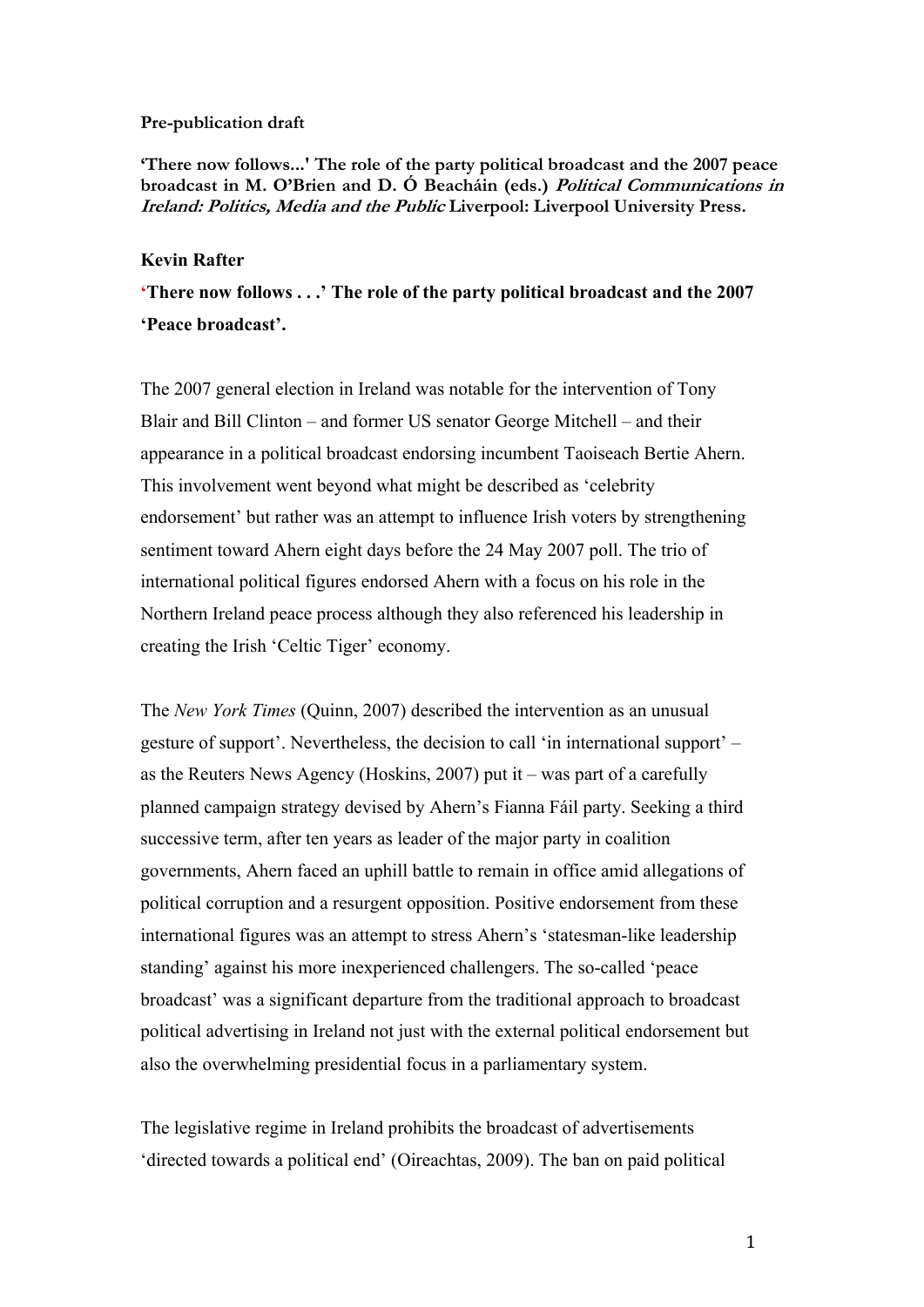advertising, similar to that in the United Kingdom, applies to not just political parties and election candidates but also organizations promoting issues considered to be of a political nature. The regulatory arrangements do, however, allow registered political parties access to a system of free but controlled advertisements during election and referendums campaigns although vested interest groups such as charities and trade unions have no such access.

This system of free political advertising during election and referendum campaigns is known as party election broadcasts in the United Kingdom but the term party political broadcast is more commonly used in Ireland. In a restricted advertising regime these broadcasts remain the main way in which political parties 'communicate in an unmediated fashion with voters' (Negrine, 2011, 390). The broadcasts are widely watched by the electorate, and as a specific form of political communication they have become an important role of the ritual of Irish elections' (Collins and Butler, 2008, 43). According to Irish polling data they are considered to be potentially influential in determining voter choice. Research in 2009 showed that sixty per cent (60%) of Irish voters agreed with the statement that 'party political broadcasts can influence how people decide to vote' while 21% disagreed (Rafter, 2009, 27).

This chapter places the political advertising regime in Ireland in a wider international context while considering specific local regulations that shape the Irish attitude to political advertising. The development of broadcast political advertising in Ireland is examined by way of providing a backdrop to understanding the stand-out nature of the 'peace broadcast' that aired in 2007. Section one discusses the regulatory rules applied to broadcast political advertising. The development of the system of party political broadcasts is examined in section two. The 'peace broadcast' is the focus of section three which discusses in detail the content, production values and electoral context in which it was aired in 2007. The impact of the 'peace broadcast' is assessed in the final section that considers the future of party political broadcasts in Ireland.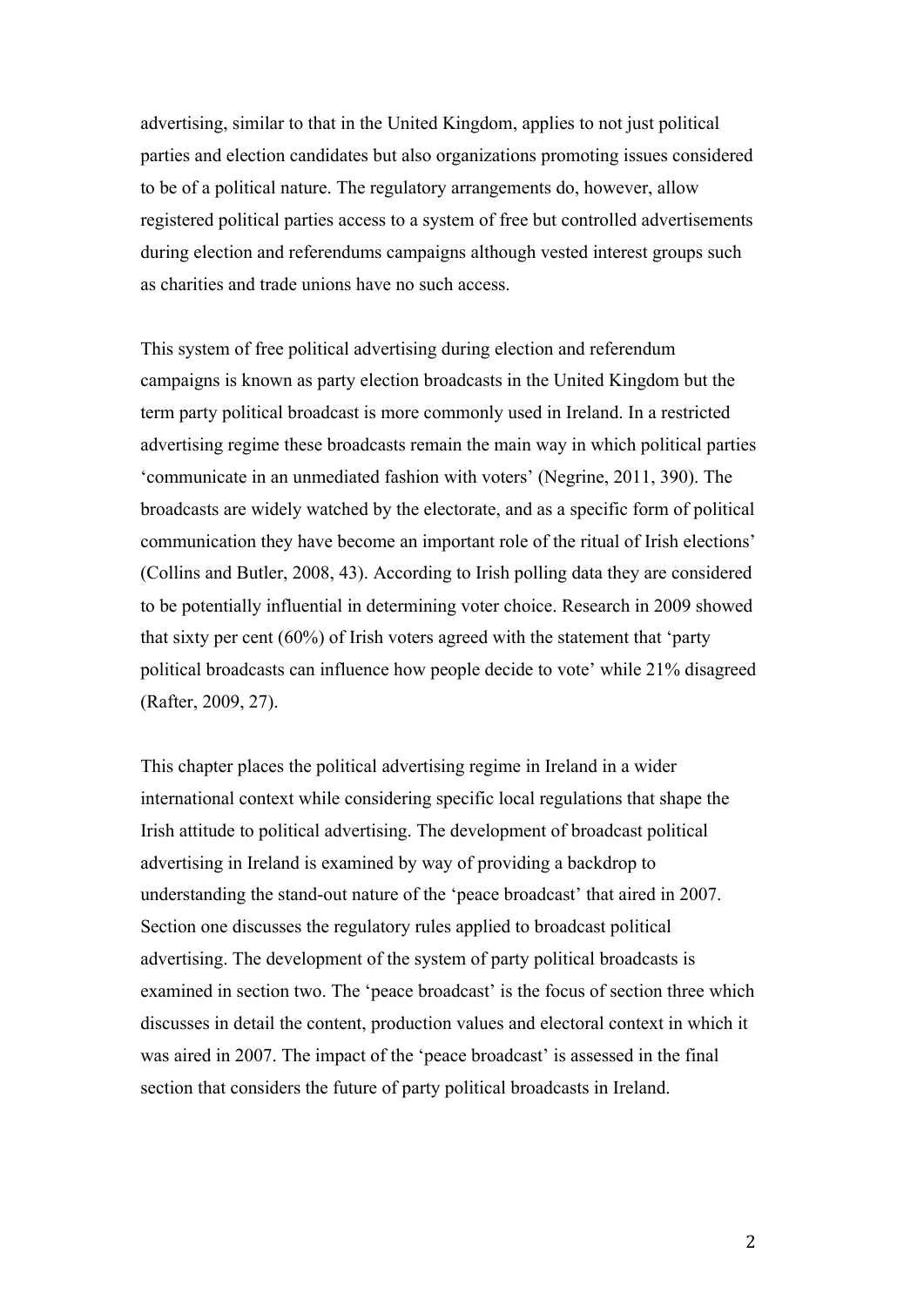## **The regulation of political advertising**

Political campaigns in the United States are very much media campaigns and political advertising is at the heart of these campaigns (Kaid, 2004). In this environment political advertising is equated with liberal expenditure limits and protected political speech, and as such any attempt to curtail political advertising would be considered a violation of the first amendment of the US constitution. However, the American system is very much 'an exceptional case' underpinned by limited regulation (Kaid and Holtz-Bacha, 2006, 10). More common in international experience are countries with a regulated advertising regime alongside countries that prohibit all advertising of a political nature. Countries that allow paid political advertising in a controlled environment frame their regulatory systems to include restrictions on scheduling, regulations of the duration and limits on the costs that broadcasters can charge parties and candidates. Other countries including Ireland and the United Kingdom have dealt with the issue of paid political advertising by imposing an outright ban while operating a limited and regulated system of free advertising specifically for political parties during electoral contests.

The 'blanket ban' on political advertising in Ireland has been reaffirmed in several pieces of broadcasting legislation approved by the Irish parliament over many years and, most recently, in the Broadcasting Act, 2009. Section 41 (3) of that Act states that 'a broadcaster shall not broadcast an advertisement which is directed towards a political end or which has any relation to an industrial dispute' (Oireachtas, 2009). While no definition of what is understood as a 'political advertisement' is provided in Irish law, the scope of the ban as reaffirmed in 2009 remains wide reaching and includes all advertising that might contain political content (Rafter, 2009). In the view of the regulator, the Broadcasting Authority of Ireland (BAI), all advertisements of a political nature are to be 'strictly prohibited' (BAI, 2011, 4). A very narrow construct has been applied to the word 'political' and, in this regard, the prohibition also applies to advertisements for events as well as notices of meetings or events organized by those with an interest in an election or referendum campaign. The regime means, in effect, that in addition to advertising for political parties, any advertisements that are directed towards procuring or opposing changes in legislation, government policies or policies of

3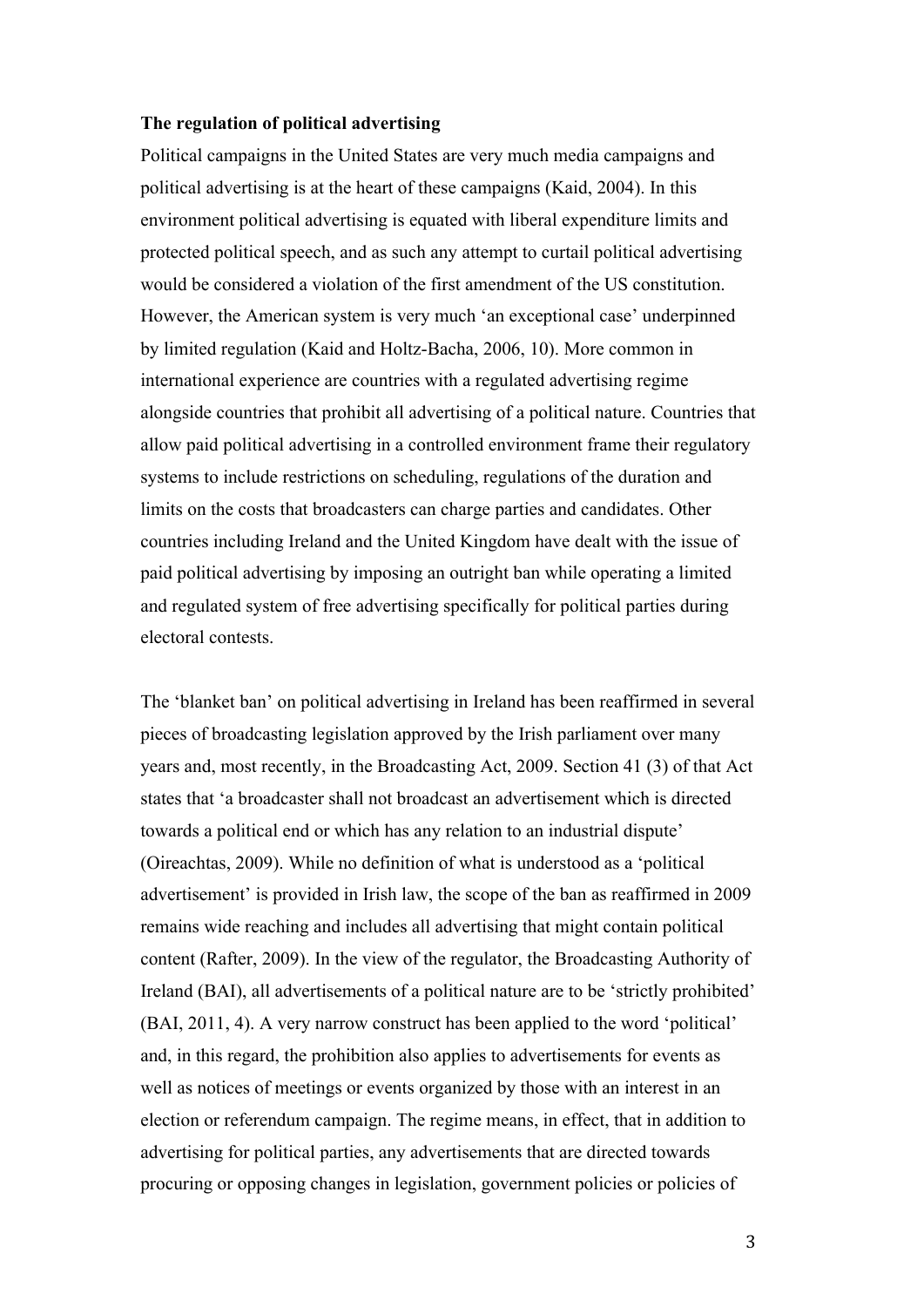government authorities have been deemed to be directed towards a political end and have, therefore, been banned.

While none of the main political parties have ever sought to challenge the prohibition on their right to advertise on television and radio the restrictive nature of the political advertising regime has led to ongoing controversy with other groups covered by the ban. Specific difficulties have arisen with organisations including book publishers, charities and trade unions when they sought to promote issues considered to be of a political nature. Such advertisements would, if approved for broadcast, have promoted issues such as a book written by an active politician, a music concert to raise funds and increase awareness of the war in Iraq and a campaign to encourage the Irish government to fully implement an international resolution on gender equality. In one of these cases, radio advertisements for a memoir written by Sinn Féin leader Gerry Adams were banned in 2003. The decision of the BAI was based on the fact that the book was written by a serving politician who was giving his views on events in which he and his party continued to be involved and which was still the subject of political debate. The book's publisher argued that 'banning a straightforward ad for the memoir is nonsense' as the book was a personal memoir of Adams's involvement in the peace process in Northern Ireland (Rafter, 2009, 15). Radio advertisements for other books written by Adams had also been banned - in 1987 and 1992 - but on those ocassions under the Section 31 broadcasting prohibition that applied to members of Sinn Fein, among other groups.

In more recent times, there have been growing arguments that these types of decisions relating to political advertising by non-political parties might not withstand a legal challenge in light of judgments by the European Court of Human Rights (Jones, 2004). Nevertheless, during parliamentary consideration of the 2009 legislation there was no serious discussion about the merits, or otherwise, of amending the current regime although, in a brief reference to the longstanding prohibition, then communications minister Eamon Ryan made the case for retaining the status quo: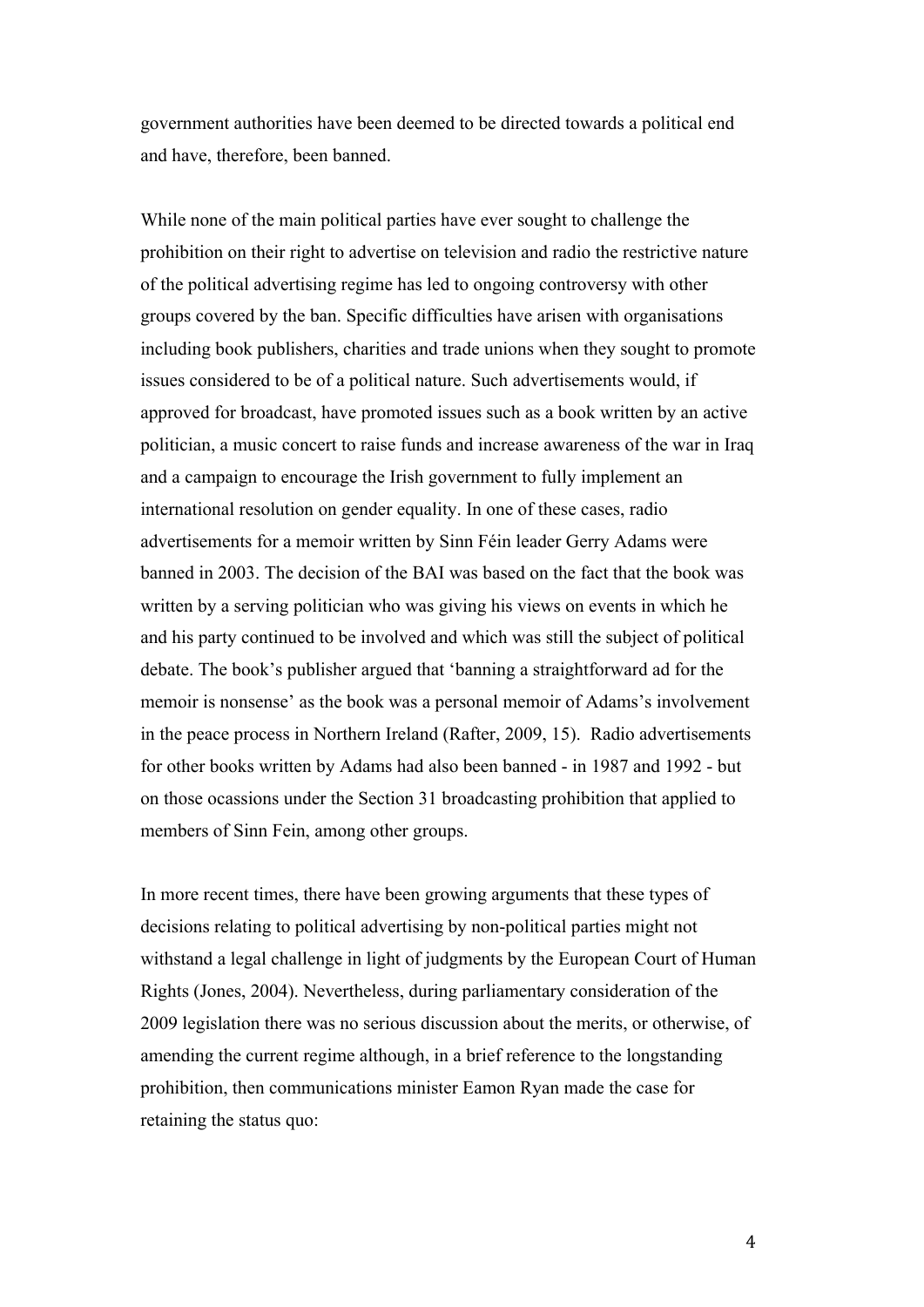. . . we should not open up political advertising as it would be almost impossible for an authority to judge the political aspect of such advertisement and to make calls in terms of whether it is accurate, inaccurate, acceptable or unacceptable. It is a difficult and grey area. (Ryan, 2000)

The broadcasting system in Ireland has been dominated by a state-owned station, RTÉ, which operated a national radio service from 1926 and oversaw the introduction of a national television channel that first broadcast on New Year's Eve 1961. This monopoly system remained in place until 1989 when licenses for privately owned radio and television services were first issued. Coverage of politics on the state controlled radio service was, in its initial decades, limited, passive and reactive to events and announcements (Savage, 2011; Rafter, 2010). Until the 1950s there were no political discussion programmes, while the first unscripted political discussion programme was only broadcast in 1951; in the same year a weekly commentary on parliamentary proceedings was introduced.

The nature of political reportage underwent its first significant development with the arrival of an Irish television service in late 1961. The new domestic channel gave politics an increased sense of importance and, with their frequent television appearances, politicians were held to account by the media in a way not experienced previously. Reporting was less deferential and the perspective of journalists was increasingly called upon as analysis and comment was given greater prominence alongside news reporting of political developments. In this regard, the Irish situation was similar to the British experience with political broadcasting (Negrine, 2011, 392).

The role of RTÉ as a state-owned public broadcaster had been developed with the BBC model in mind although unlike its British counterpart, which was solely funded from the public purse, the Irish station's funding model was a mixture of public license fee and advertising. Paid political advertising was banned on British television. The Irish authorities adopted a similar approach. The legislative restrictions, which banned paid political advertising on radio and television, meant unmediated political communication between the political parties and the public was only possible through a new system of party political broadcasts.

5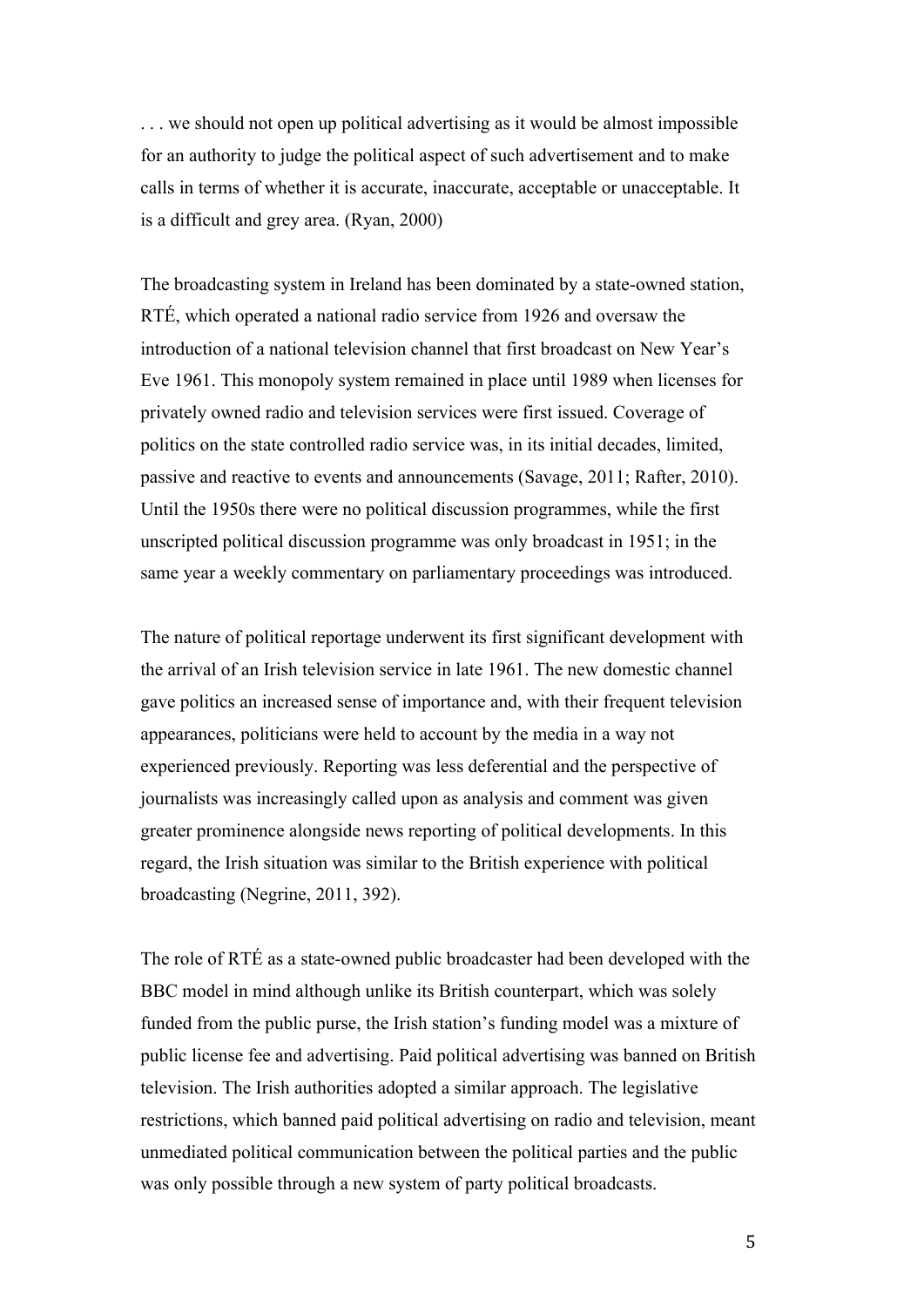#### **Party political broadcasts**

Party political broadcasts (PPB) have been a staple of Irish elections since the 1965 general election. Records indicate that the first PPB was transmitted on 8 February 1965 and featured incumbent Taoiseach Seán Lemass sitting in an armchair as he addressed watching voters. In the broadcast Lemass, the leader of Fianna Fáil, talked about recent economic progress including increased job creation and rising living standards. With cutaway images of half-demolished inner city slums followed by newly constructed housing estates, Lemass asked for a new mandate 'to ensure that progress is maintained and that the people who know how to run the country keep the wheel in their hands' (Irish Film Archive, 1965).

In a study of British party election broadcasts in the 1950s, Negrine concluded that by avoiding innovation and relying on 'tired and tested formats' the parties were displaying a degree of uncertainty not just with the television medium but also the merits of free political broadcasts at election times (Negrine, 2011, 395). The Lemass broadcast was undoubtedly influenced by the initial British experience although while parties in the UK went on to display a greater willingness to experiment, their Irish counterparts have only rarely strayed from the format of having senior party figures taking to camera combined with cutaways images of representatives of key voter groups including the elderly, families and workers. The visuals are usually combined with music and are, on occasion, complemented by graphics. There were, of course, some exceptions two smallers parties, the Progressive Democrats and Democratic Left - made us of comedy sketches but these braodcasts were exceptional departure from the norm.

The dominant style of Irish PPBs is captured in the archive listings for one such broadcast from February 1982: 'Campaign song over opening montage of [leader] being greeted by members of the public on the election trail. [Leader] speaks to camera . . . There are shots of children in class, a young couple, a student, factories, a farmer and some old age pensioners' (Irish Film Archive, 1982). In one respect, however, the Irish advertisements display a discernible American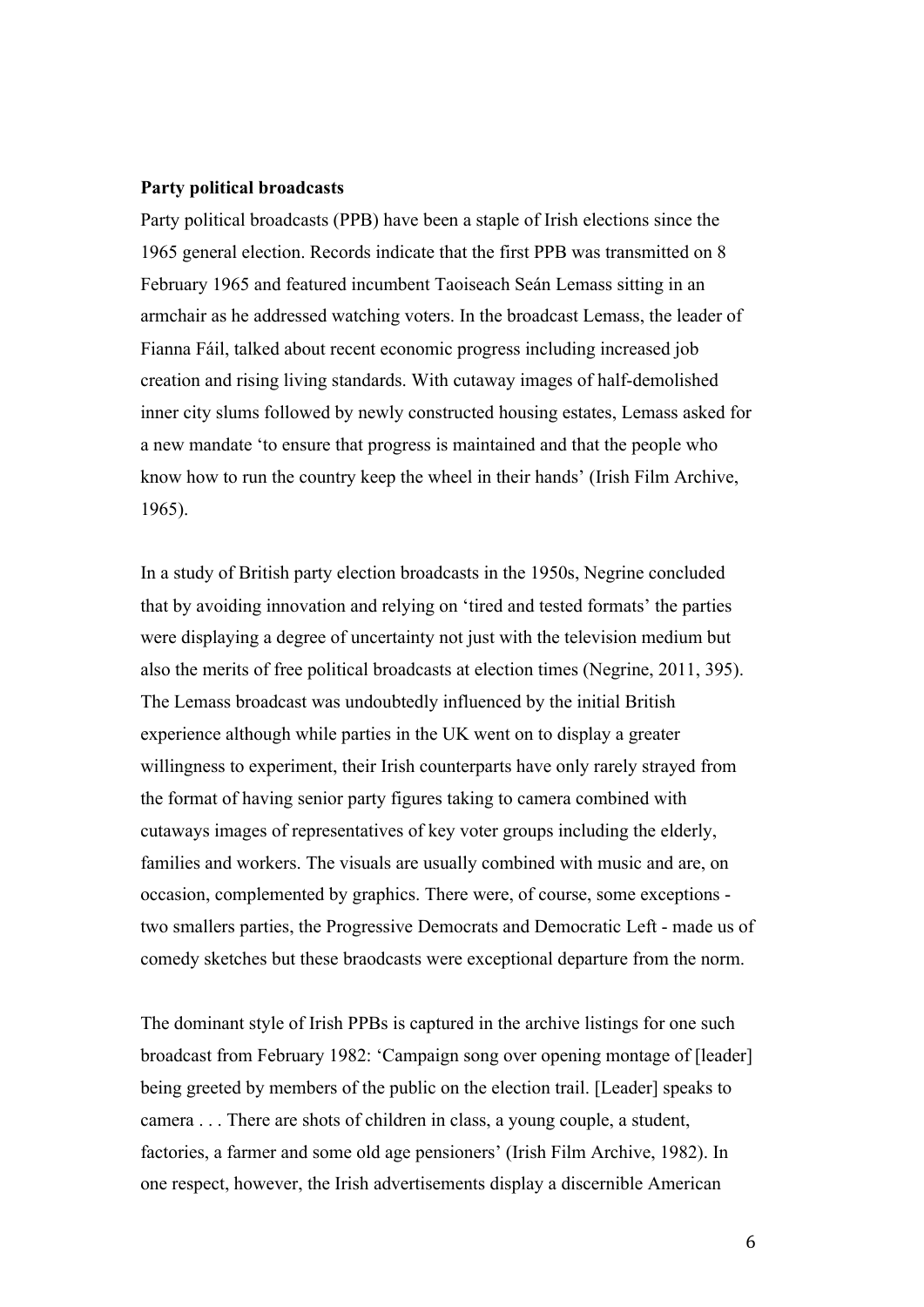influence – personalization. So while the Irish broadcasts are allocated in national parliamentary elections to qualifying political parties they tend to be exclusively dominated by leading politicians and, particularly, party leaders. This latter fact can be taken as a sign that personalization and presidentialization comfortably coexist with Ireland's parliamentary system of government.

Production values in Irish PPBs have increased significantly in more recent elections so that the political parties now produce 'slick and polished three-minute advertisements' (Collins and Butler, 2008, 43). Similarly, UK broadcasts 'have become increasingly sophisticated and some have entered election folklore' (Pattie and Johnston, 2002, 334). Scammell and Langer however, observed that British election broadcasts while informative are 'remarkably unpopular'. They concluded that 'it might do political parties a power of good to be more entertaining, more emotionally intelligent (2006, 764). The evidence from Ireland over the past half-century suggests that there has been an even stronger conservatism at play combined with an unwillingness to approach these broadcasts as television advertisements that directly engage viewers. Respondents to a 2009 study on political advertising in Ireland were presented with a series of adjectives to describe party political broadcasts including boring, informative, misleading and biased. One quarter (25%) opted for 'boring' as the best way to describe party political broadcasts while 20% said these advertising spots were 'informative'. One in ten (10%) believed that the material in the broadcasts were misleading (Rafter, 2009).

The PPB allocation criteria are determined following negotiations between the broadcasters and the political parties. Free broadcast time is allocated to all qualifying parties at national, European and presidential elections. The outcome is generally governed by reference to the results of previous elections and the number of candidates nominated by the parties in the election under consideration. So, for example, at the 1997 general election any registered party – with a 'coherent set of policies' and which nominated a minimum of seven candidates was guaranteed at least one slot of between one minute and one minute 45 seconds (Electoral Commission, 2001, 29). The system meant that for the two largest parties the allocation led to Fianna Fáil (which received 40% support in the

7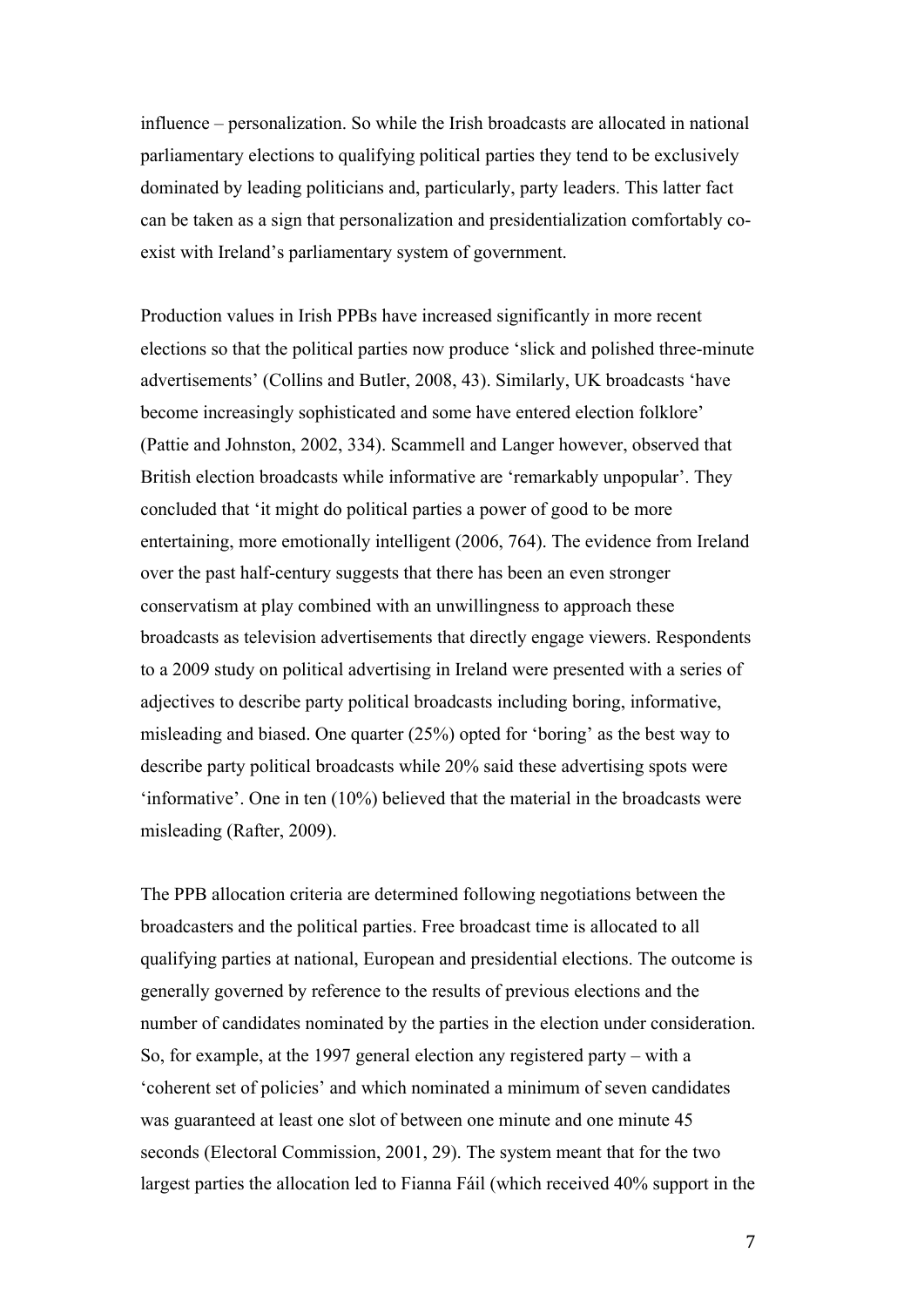previous contest in 1992) being allocated six PPB slots totalling 20 minutes of airtime while Fine Gael (which received 25% support in 1992) had four slots totalling 12½ minutes of airtime. The costs of recording and producing the broadcasts are borne by the parties themselves. The broadcasts are transmitted in peak-time slots in the schedules of national television and radio stations. In the case of the two national television services now operating in Ireland the PPBs are generally shown following their evening news programmes.

The broadcasts are intended to encourage public participation in the voting process and also to provide voters with information to support their voting decisions. In the United Kingdom it has been argued that, 'the principle that political parties should be able freely to publicize their platforms and policies to voters, and that voters should be able to receive such information, remains compelling' (Electoral Commission, 2003, 5). Scammell and Langer have argued that as television is now the predominant means of political communications in regimes where paid spots are prohibited, the PPB is the 'single most important direct address to voters' (2006, 764). Given the ban on paid political advertising the system of free election broadcasts is the only direct access that political parties in Ireland, and the UK, have to the broadcast media. There is no external commentary; no journalist providing commentary or interviewer influencing the agenda.

The public's response in Ireland is different to that presented in the UK where their arrival on television screens is 'commonly greeted by mass channel-hopping' (Scammell and Langer, 2006, 765). It has been noted that a minority of the electorate watch the British broadcasts (Pattie and Johnston, 2002, 354). While there is mixed evidence about effectiveness, sizable audiences in Ireland watch these broadcasts – the 16 television broadcasts during the 2007 general election had an average viewership of 500,000 people. In a 2009 study respondents were asked if they could recall any party political broadcasts from the 2007 election campaign (Rafter, 2009 and 2011). Almost six in 10 of all adults (58%) could recall party political broadcasts from 2007 while 39% had no recall. People over 35 years were more likely to recall the party political broadcasts – 70% in the 35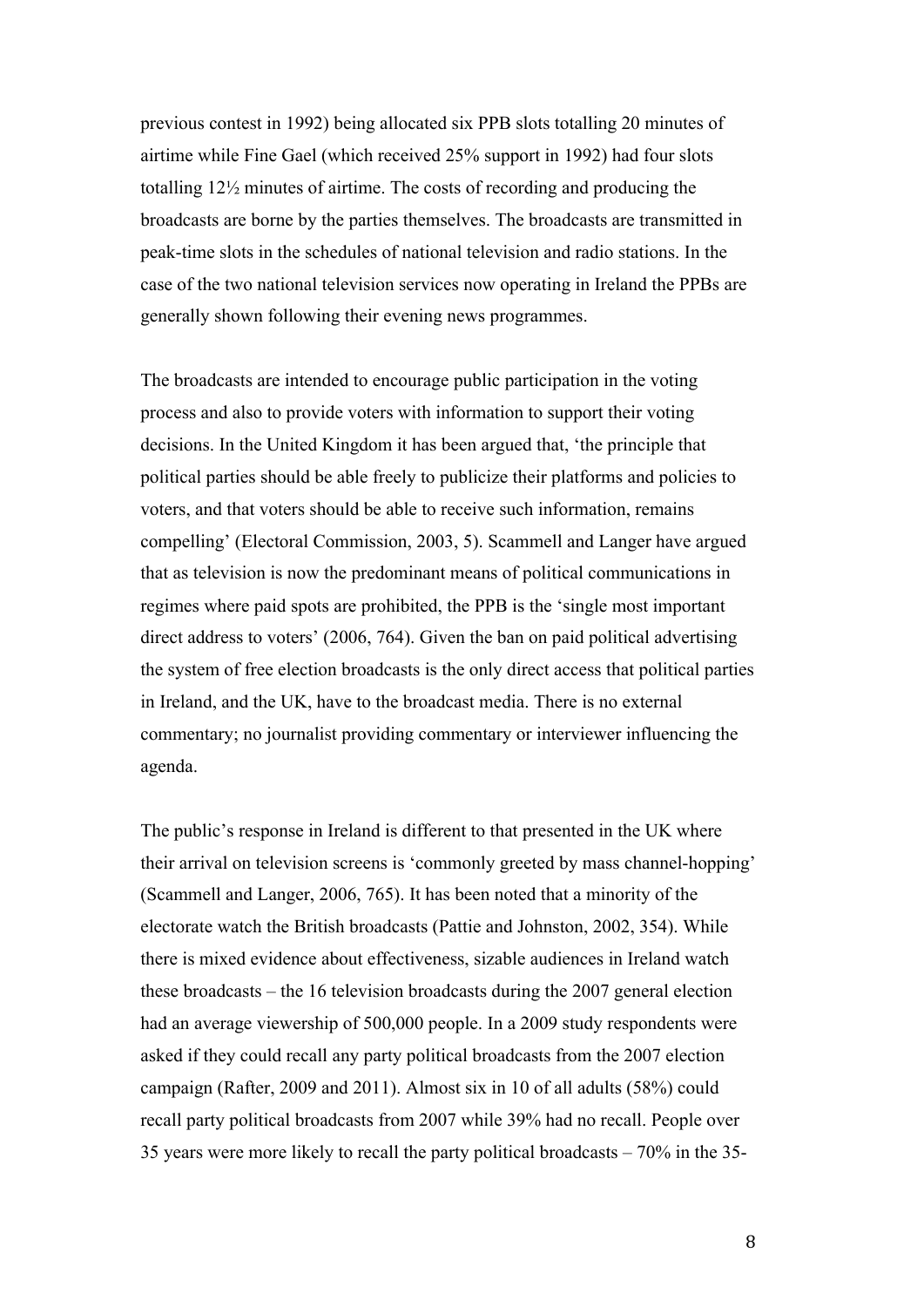44 age category; 75% in the 45-54 age category and 68% in the 65+ age category – against 40% of those aged between 18 and 24 years.

Despite the wide variation in opinions on the value of party political broadcasts the survey evidence pointed to strong public support for the current system. Respondents were asked for their view on the statement, 'regardless of whether I watch or hear them myself, I think it is important that party political broadcasts are shown'. Almost six in ten (57%) agreed that it was important that party political broadcasts were shown, regardless of whether or not they personally watched the broadcasts. Some 41% strongly agreed with this viewpoint while 16% agreed. Only 24% of respondents were in disagreement with this position. Two-thirds of those in the 45+ age category agreed that it was important that party political broadcasts were transmitted, regardless of whether or not they saw or heard them.

### **The 'peace broadcast'**

Voters in Ireland went to the polls on 24 May 2007 following an electoral contest to decide if outgoing Taoiseach Bertie Ahern would win a third successive term. Ahern had already enjoyed a decade in office having led his centre-right Fianna Fáil party in the two previous contents in 1997 and 2002. Following each of those elections he had formed coalition administrations involving the smaller Progressive Democrats party and a handful of like-minded independent TDs. The pillars of Ahern's tenure in power were the peace process in Northern Ireland and the strength of the Irish economy. During most of the 1997 to 2007 period the Irish economy grew significantly, and the term 'Celtic Tiger' entered public discourse to describe the transformation in the wellbeing of a nation defined for much of the twentieth century by economic underperformance.

Ahern was centrally involved in the attempts to secure a peace agreement in Northern Ireland. In a sense his 'place in history' was secured following the cessation of the Provisional Irish Republican Army's campaign of violence and the establishment of a power-sharing deal between the different factions in the conflict region. But Ahern's longevity in office combined with questions about his personal finances, and a more spirited and united opposition than five years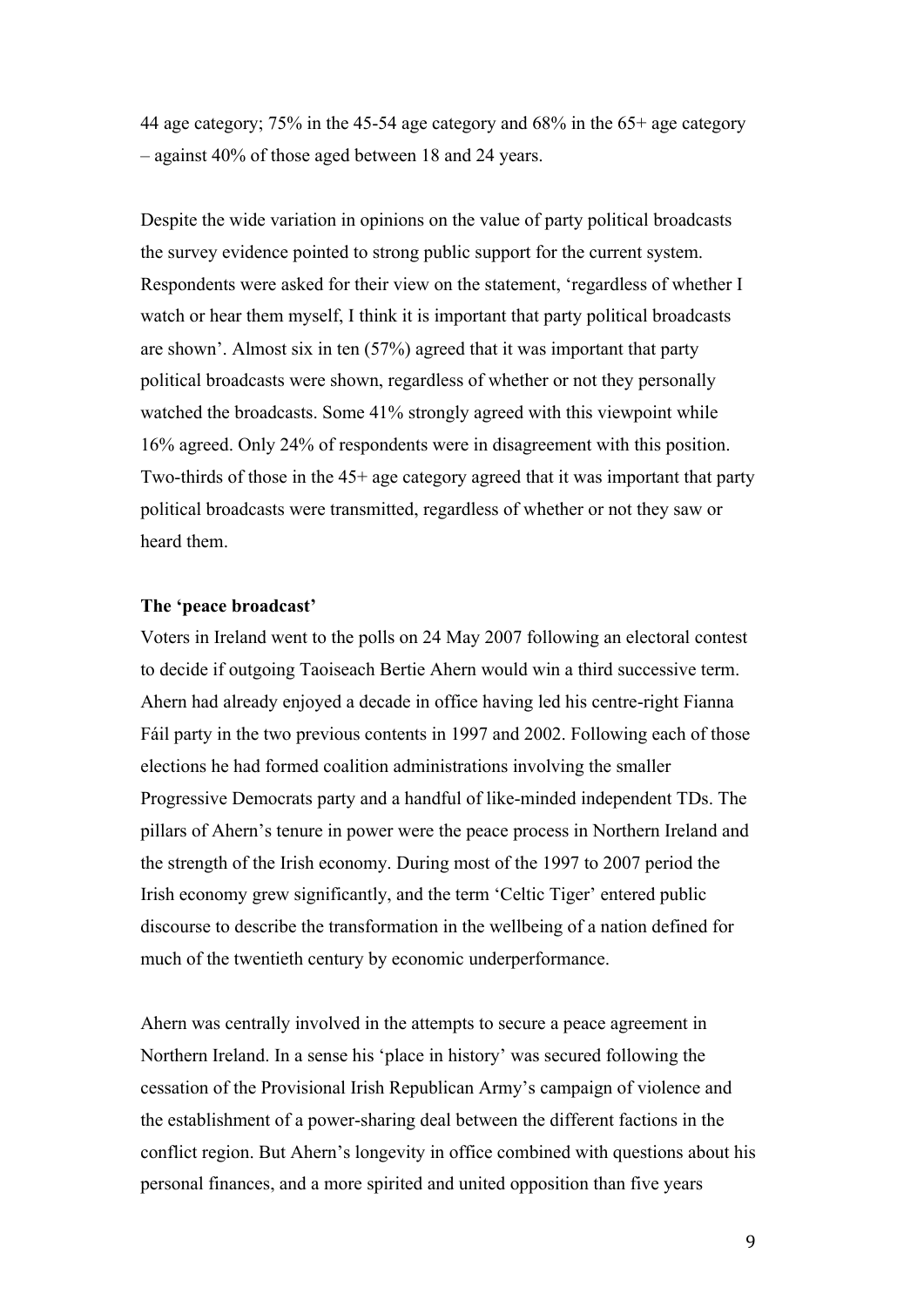previously, created 'a fierce head-to-head confrontation between two opposing teams which looked for most of the campaign to be evenly matched' (Gallagher and Marsh, 2008, xi).

The campaign strategy devised by Ahern's Fianna Fáil election advisors revolved around a number of set-piece non-election events that were to highlight his role in the Northern Ireland peace process and to stress his leadership seniority over his less experienced opposition challengers. Two events in particular dominated news media coverage during the election campaign. First, the restoration of the devolved power-sharing government in Northern Ireland on 8 May 2007 pushed general election coverage from the main pages of the newspapers and the main headlines on broadcast stations. Nevertheless, as the incumbent head of the government, Ahern's response to the development was widely covered by the media. Second, Ahern addressed both houses of the British parliament on 15 May 2007. The British government, led by Ahern's fellow peace process participant, Tony Blair, had issued the invitation to address the joint parliamentary gathering. The timing of the event again cleared the news schedules of election coverage although Ahern remained central to the news agenda of the day in question. The two events received saturation media coverage and it has been argued that the positive imagery presented Ahern with 'a platform to exploit his role in the peace process' (Brandenburg and Zalinski, 2008, 176).

With the set-pieces events already in the election diary, Fianna Fáil strategists had, in fact, one further opportunity to emphasis their leader's experience and standing compared to his less experienced challenger for the role Taoiseach. The 'peace broadcast' was first aired on 16 May 2007. The four-minute video had been recorded a month previously and was produced to capitalize on Ahern's role in the Northern Ireland peace process. Clinton, Blair and Mitchell had agreed to be interviewed for what they knew would be a promotional broadcast – a PPB – to be aired as part of Ahern's re-election strategy. Ahern had developed good working and personal relations with all three politicians, particularly with Clinton and Blair. In his memoir Clinton refers to Ahern as his 'partner for peace' (Clinton, 2004, 688). Blair and Ahern had first worked together in the mid-1990s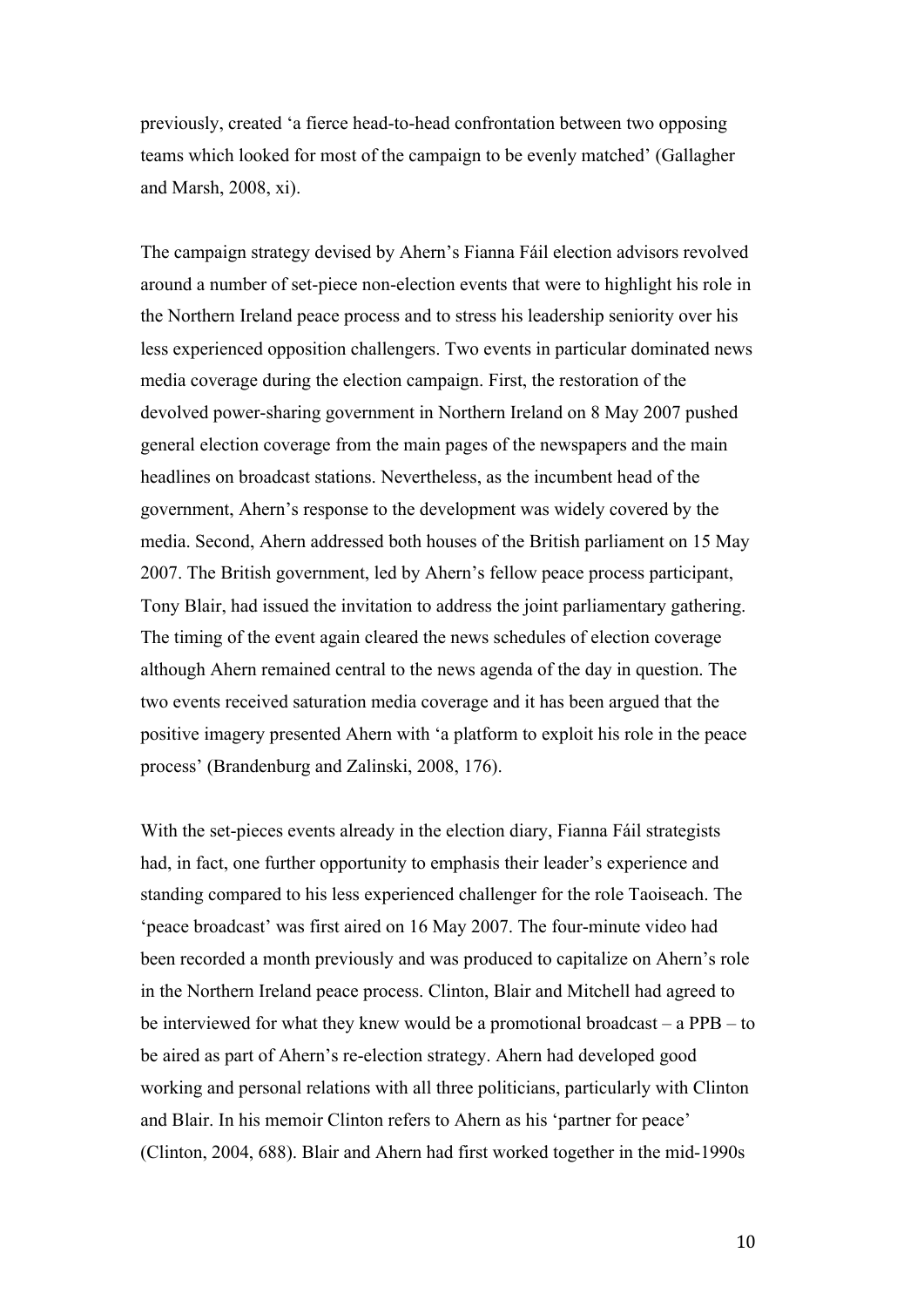when they were both opposition leaders, and according to Blair, 'we got on immediately like the proverbial house on fire' (Blair, 2010, 159).

The film opens with archive footage from April 1998 when Ahern and Blair delivered a joint-media conference at the successful conclusion of marathon negotiations that led to the signing of the Belfast (Good Friday) Agreement. The deal had been stuck following talks involving the Irish and British governments and representatives of the leading political parties in Northern Ireland. During the talks, the Clinton White House administration had also played a vital role in cajoling the participants to make the necessary concessions to secure a final agreement. In this footage, as Blair looks on, Ahern speaks of the day in question being about a 'new beginning' that promises a 'bright future . . . when a line can be drawn under the bloody past' (Fianna Fáil, 2007).

The 25-second soundbite that opens the broadcast is in fact the only time Ahern's voice is heard in the full PBB. Blair is the first of the three international politicians to speak with a short clip from his recorded interview: 'It's right to say we would never have had the peace process in Northern Ireland without Bertie Ahern'. Following this sound clip the screen goes to black and the word 'Peace' appears. The remaining three minutes and 20 seconds of the broadcast is given over to clips from the interviews with Clinton, Blair and Mitchell. The three international politicians are glowingly positive about Ahern's leadership ability, his negotiating skills, and his central role in securing the peace deal in Northern Ireland.

Mitchell: Bertie Ahern made several crucial decisions that led to the Good Friday Agreement. One of them was to come to Stormont along with Prime Minister Blair in the closing days where they took charge of the negotiations. They didn't just supervise them – they conducted them word-by-word, sentence-by-sentence – a high wire act in which one mistake would have resulted in disaster.

Clinton: There is no question in my mind that while the lion's share of the credit belongs to the parties themselves, who got tired of fighting and wanted a peaceful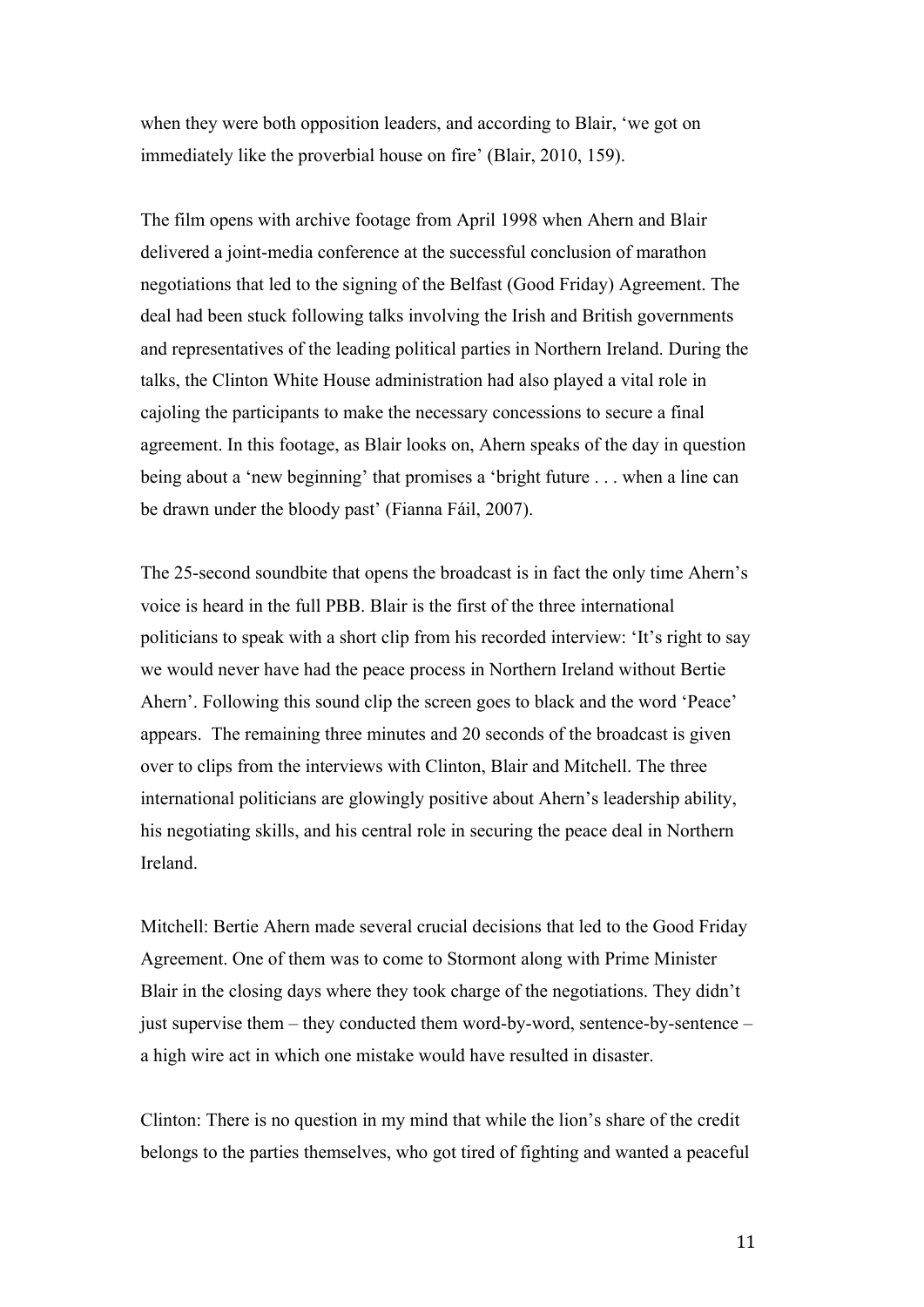future, that if it hadn't been for Bertie Ahern and for Tony Blair we would never have had the Good Friday Agreement.

Blair: Without his leadership and his determination and his strength, and his doggedness in just keeping the thing going and on track, we would never have come this far and certainly I could not have wished for a better partner in peace than Bertie Ahern.

The initial interview material with three political figures is heard alongside more archive footage from the 1998 peace talks in Belfast. Viewers saw the leaders from the two communities in Northern Ireland including Gerry Adams of Sinn Féin and David Trimble of the Ulster Unionist Party. Interestingly, despite the PPB's 'peace' theme Blair and Clinton proceed to offer an assessment of Ahern – and effectively an endorsement – that went beyond the Irish politician's involvement in the Northern Ireland peace process.

Blair specifically credits Ahern with Ireland's economic prosperity. In this section of the broadcast the archive footage moves away from images of Northern Ireland to show Ahern attending a summit of European Union heads of government – French President Jacques Chirac is prominent in the footage – as well as shaking hands outside the White House with President Clinton.

Blair: The fact that the Republic of Ireland is such a dynamic and enterprising place and the contribution of Bertie Ahern, both in his previous incarnation as the minister for finance, but then as the Taoiseach that is a contribution that is immeasurable.

Clinton: The sheer economic progress in the Irish Republic and in Northern Ireland alone ought to be enough to show people that the path of peace is the best path.

Viewing the 'peace broadcast' offers support for Kaid's contention about the difficulty in distinguishing between issues and images in campaign messages: 'Traditionally, issues have been viewed as statements of candidate positions on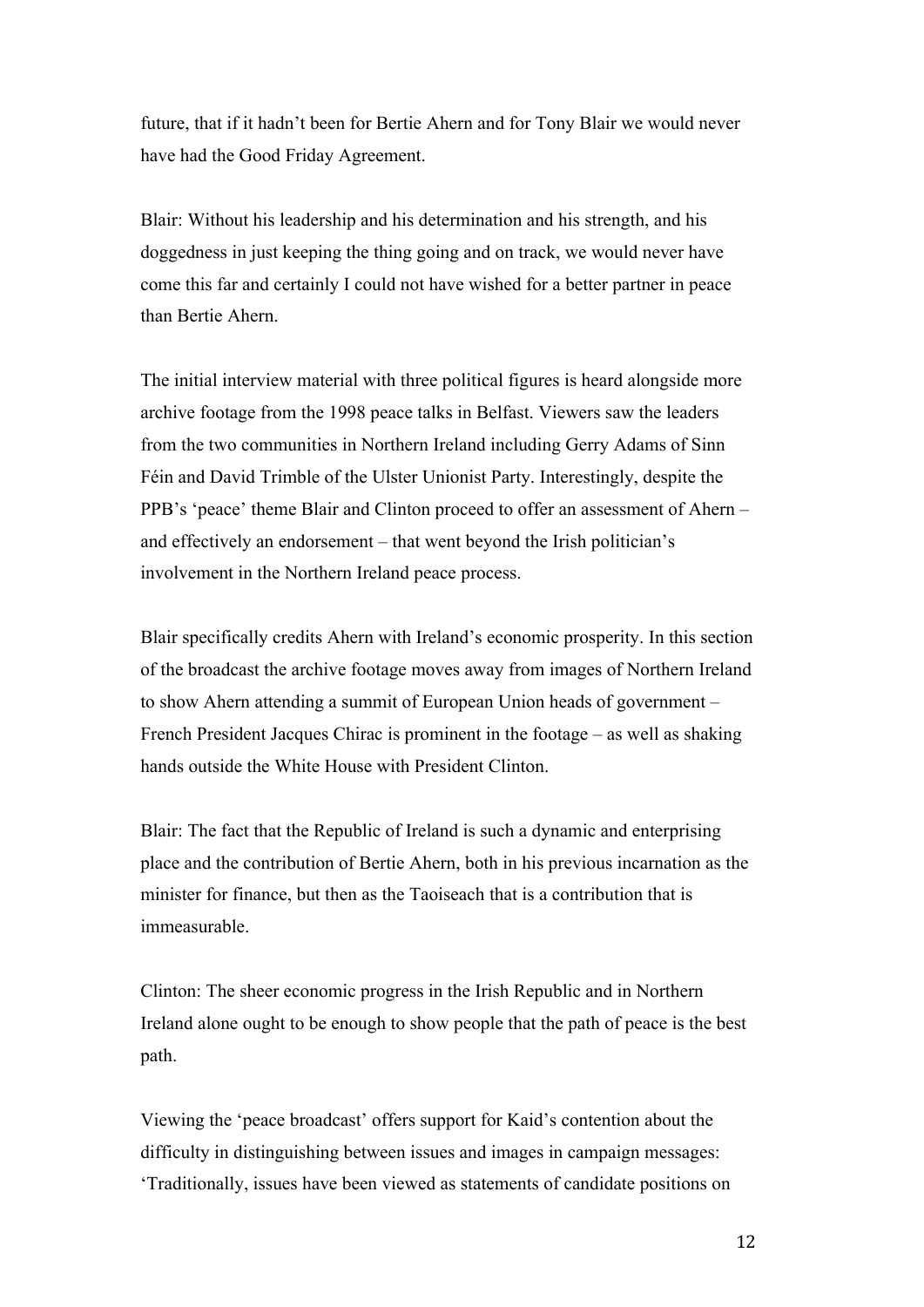policy issues or preferences on issues or problems of public concern, whereas images have been viewed as a concentration on candidate qualities or characteristics (Kaid, 2004, 162).

The contributions of Clinton, Blair and Mitchell offer a blending of image and issue information. This blending is clearly evident when the broadcast switched gear once more in its final twenty-five seconds to include footage of the Rev. Ian Paisley. As leader of the hard-line Democratic Unionist Party, Paisley had withdrawn from the Belfast Agreement talks and had actively campaigned against the deal. But as part of subsequent efforts to secure a power-sharing government in Northern Ireland Paisley had modified his stance.

On 8 May 2007 Paisley had been elected first minister of Northern Ireland in a devolved administration involving other parties including Sinn Féin. The footage used in the broadcast was from earlier in 2007 with Paisley arriving at Farmleigh House in Dublin. He is seen getting out of his car and being met by Ahern. The broadcast then switches back briefly to the Clinton interview, and the former US president says:

He [Ahern] never lost his energy, he never lost his determination, he never lost his vision. He never lost his sense of humour. He just kept going until this last agreement here which may well bring an end to everything.

As Clinton speaks his final words – 'may well bring an end of everything' – the broadcast returned to the footage of Ahern and Paisley. As Clinton finishes speaking the footage is deliberately slowed to emphasize the handshake between Paisley and Ahern. The footage, and the editing tools used, were clearly about stressing for the watching voters not just the success of the peace process in Northern Ireland, and not just Ahern's role in that achievement, but also his status as a peace-maker and as a conciliator.

# **Conclusion**

Voter feedback in Ireland shows strong attachment to PPBs as a means of communicating party positions and seeking electoral support despite a lack of satisfaction with the broadcasts themselves. With possible legal, and nascent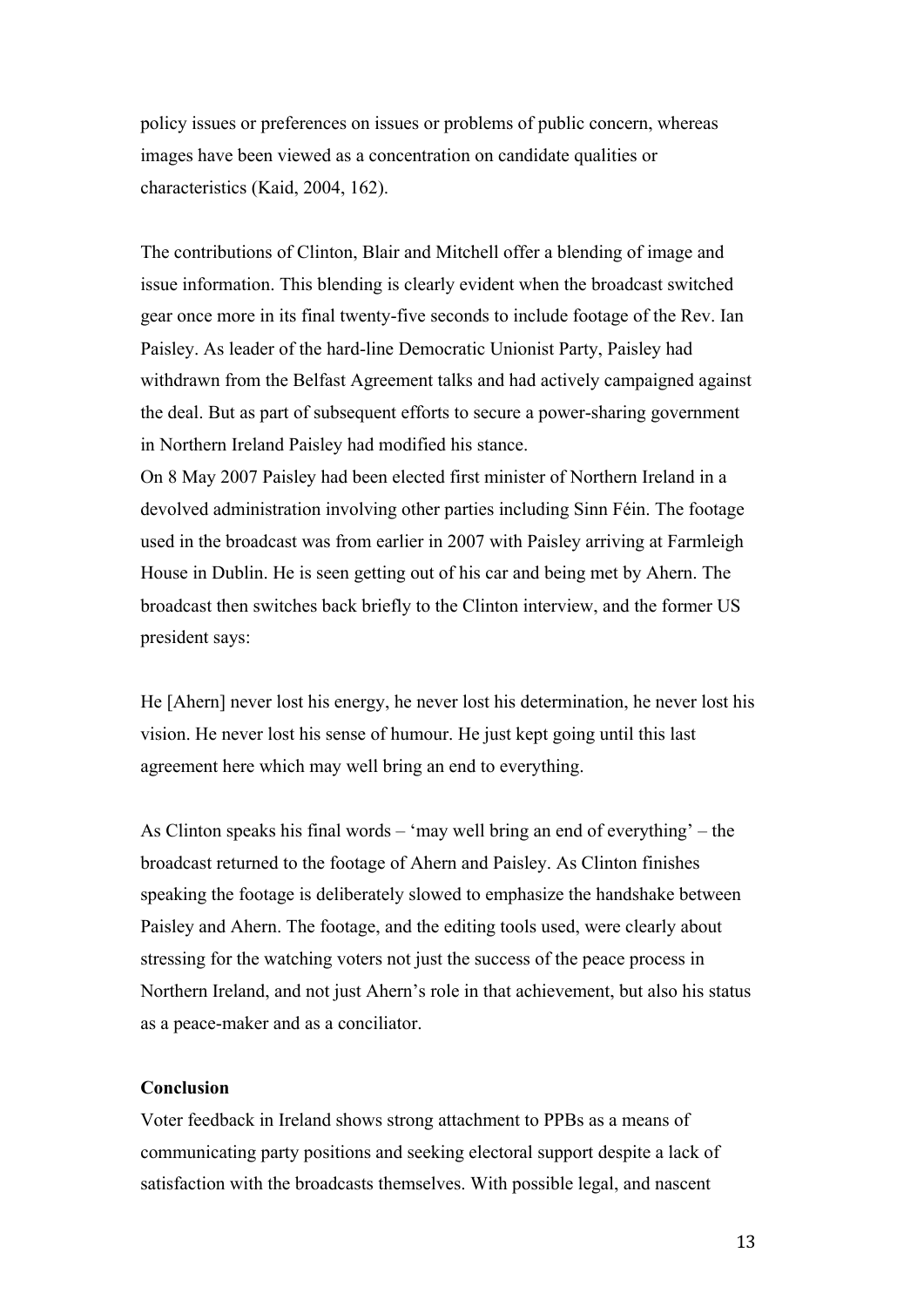technological, challenges to the practicality of the longstanding broadcast ban there may well be room for regulatory initiative to modernize this method of political communication. In this context, a more relaxed regulatory regime may prompt greater party innovation. In this chapter we have examined one recent innovative broadcast, produced within the confines of the current rules, that was a clear departure from all previous election broadcasts over the last half century. Indeed, the four-minute PPB has been described as 'an unusual film' (Collins and Butler, 2008, 43) while Ahern himself judged it 'a powerful broadcast' (RTÉ, 2007).

Ahern's election advisors in his Fianna Fáil party recognized the uniqueness of the broadcast – they considered it a news story in itself capable of generating coverage outside the specific confines of its own transmission. As part of creating a 'buzz' around the PPB, the film was screened for political journalists after the party's daily morning election press conference (RTÉ, 2007). The strategy where the advert is a legitimate news story in its own right had long been in place elsewhere (Scammell, 1995, 228) but given the lack of excitement with PPBs in Ireland they generally received little, if any, news coverage. Screening the 'peace broadcast' for journalists was successful as it placed the broadcast into the day's election news cycle for radio and television news programmes.

Irish PPBs have traditionally been leader-centred, but, given Ireland's parliamentary political system, even when dominated by the party leader these broadcasts frequently include visuals and interview clips with other senior party personnel. The 'peace broadcast' is, however, exclusively candidate dominated with no mention of Ahern's party, his role as party leader or even his party colleagues. A stranger with no local knowledge watching the broadcast would most likely speculate that Ireland was ruled by a presidential system of government. In this regard, there is little doubt that the creators of this PPB were moving into the territory of 'intense personalization' evident in more recent election broadcasts in the United Kingdom (Hodess et al, 2000, 64).

The broadcast firmly fits into the acclaim category of adverts identified by Benoit (1999) with the three international politicians making positive claims about the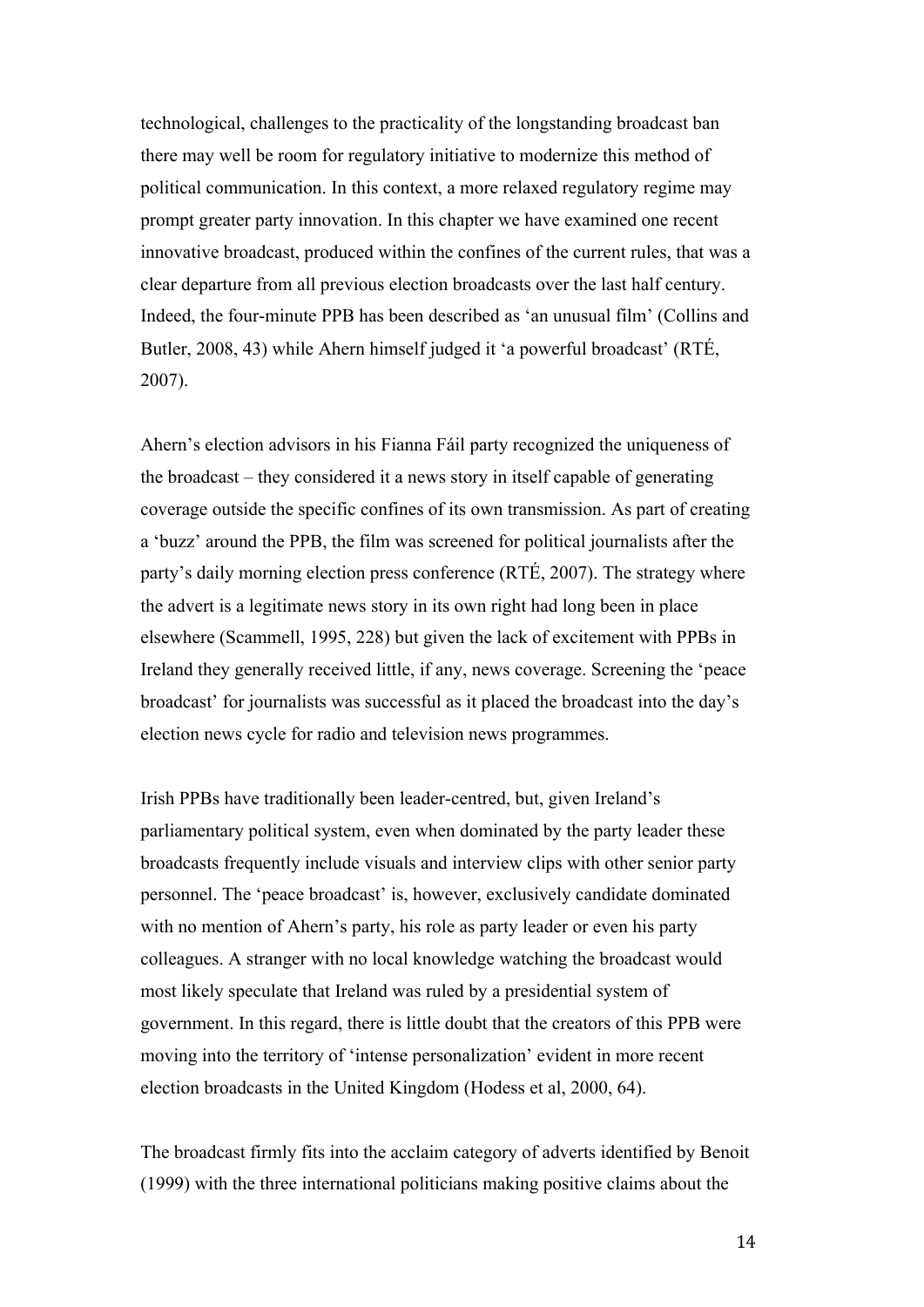election candidate. Viewers are treated to a potent combination of issue information and image content (Kaid, 2004, 162). While issue based in terms of stressing Ahern's record, the broadcast is devoid of any statement on Ahern's position on policy issues. No direct reference is made to the election campaign – the compliment to Ahern for his involvement in Ireland's economic success is the only reference to an election issue. The interview material from the three political figures concentrates on delivering positive assessments of the qualities and characteristics of the candidate. The accompanying images are selected to deliver focus on those same qualities and characteristics.

The broadcast is undoubtedly issue based with strong emotional appeal particularly by reminding voters of the goodwill, and relief, generated by the Belfast Agreement. The generation of emotional responses in political advertisements has been identified as important in several American studies (Kaid, 2004, 166). By reminding voters about Ahern's association with the Northern Ireland peace process the broadcast obviously sets out to capitalize on the positive emotional sentiment towards the peace process and to enhance public evaluation of Ahern in the election campaign. Political advertisements for incumbents tend to be defined by images that stress their experience and achievements in office. This is clearly the case with the 'peace broadcast'.

The broadcast was unprecedented not just in the departure from the tried and tested PPB formats produced by most Irish political parties over many elections. The intervention of three recognizable international political figures in an Irish national election, and their willingness to endorse one of the participants, was highly unusual. There was no ambiguity about the involvement of the three politicians. A spokeswoman for Ahern stated that 'They were all asked to participate. They knew they were participating in a party political broadcast'. The interviews with the three politicians had in fact been recorded a month previously in April 2007 and they had been shown the final version of the four-minute broadcast: 'They cleared it before it went ahead. All three approved them, and they saw the version. They were all cleared personally' (de Bréadún, 2007).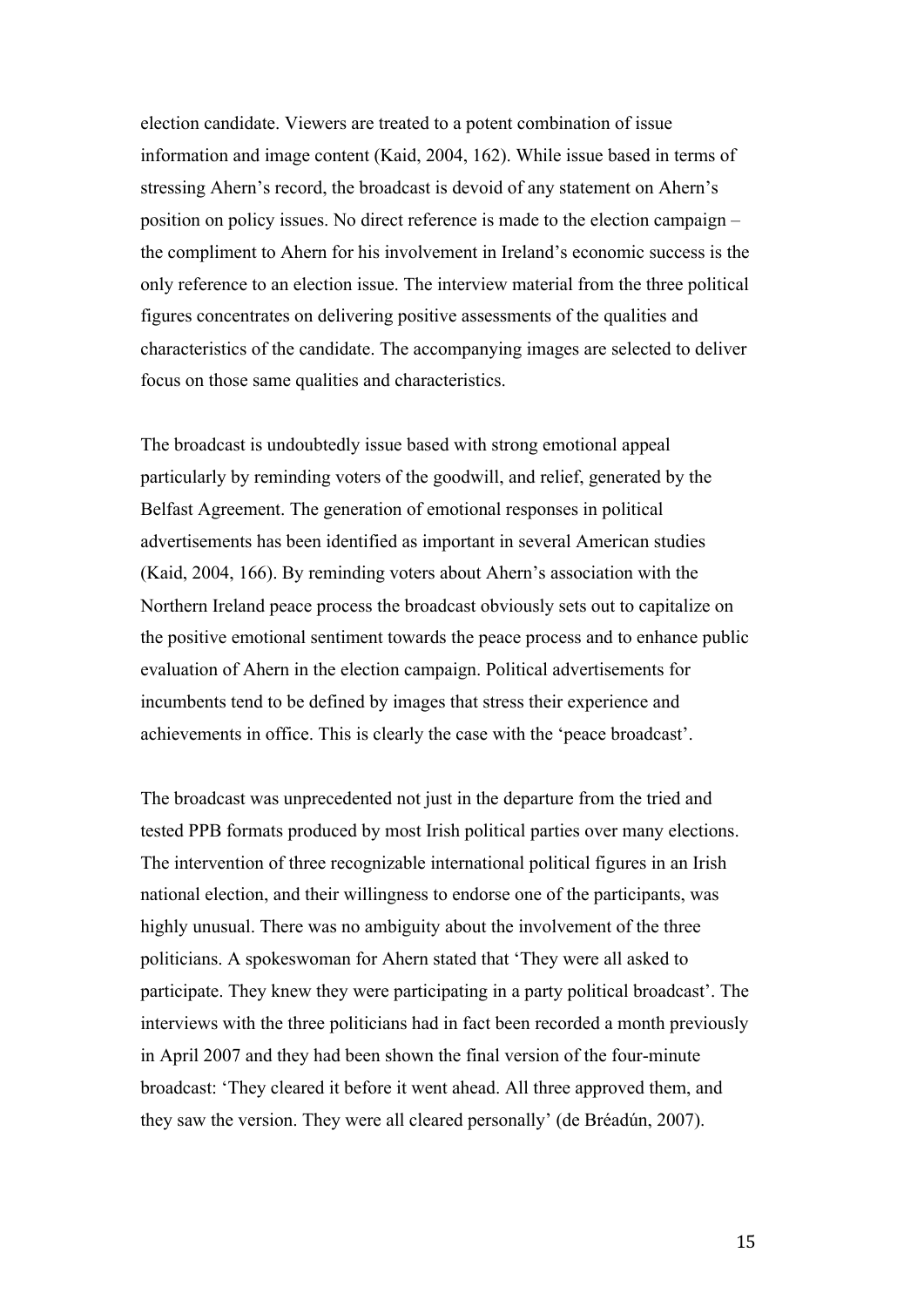The main opposition parties were placed in a difficult position. The peace process in Northern Ireland had been a tremendous success. It was difficult to attack the PPB without being criticized for undermining the peace process. Moreover, all three international politicians did not just have high recognizably with the Irish public but they were also widely admired and liked. Blair and Clinton had enjoyed positive receptions on their visits to the Irish Republic. There was considerable respect for the investment made by Mitchell while he was chairman of the talks process that culminated in the Belfast Agreement. Against this background – and having had to publicly congratulate Ahern for his Westminster speech the previous day at which the main opposition leader Enda Kenny of Fine Gael was an invited guest – the opposition parties offered limited public criticism of the intervention of the three external figures.

If anything Fine Gael and the Labour Party sought to play down the intervention of the three politicians. The Labour Party leader couched his reaction in terms of 'the end of an era' with Clinton, retired and Blair about to depart office. 'I don't think they [voters] are going to be greatly influenced by valedictory comments of other political leaders who have left office or are going out of office', Labour's Eamon Gilmore observed. The underlying hope in the reaction was obviously that Ahern might also shortly be joining Clinton and Blair in retirement. Ahern's main challenger for the role as Taoiseach, Enda Kenny, expressed similar sentiments: 'They're all gone or they're on the way out' while adding that Fianna Fáil was entitled to use any figureheads or personalities it wanted in its broadcasts (de Bréadún, 2007).

Given its position as a small nation, and the strong historical relationship with of its two English-speaking neighbours, the UK on one side and the US on the other, it is not surprising that Irish politicians would look to these countries for inspiration. Imitation and adoption of successful campaign techniques has been a feature of the professionalization of electoral campaigning in Ireland. Establishing an association with popular American and British leaders is a long established tactic. In the first PPB back in 1965 with another Fianna Fáil Taoiseach – Seán Lemass – those involved saw fit to include static photographs of John F. Kennedy and Harold Wilson. Moreover, the visits of US presidents, for example Kennedy,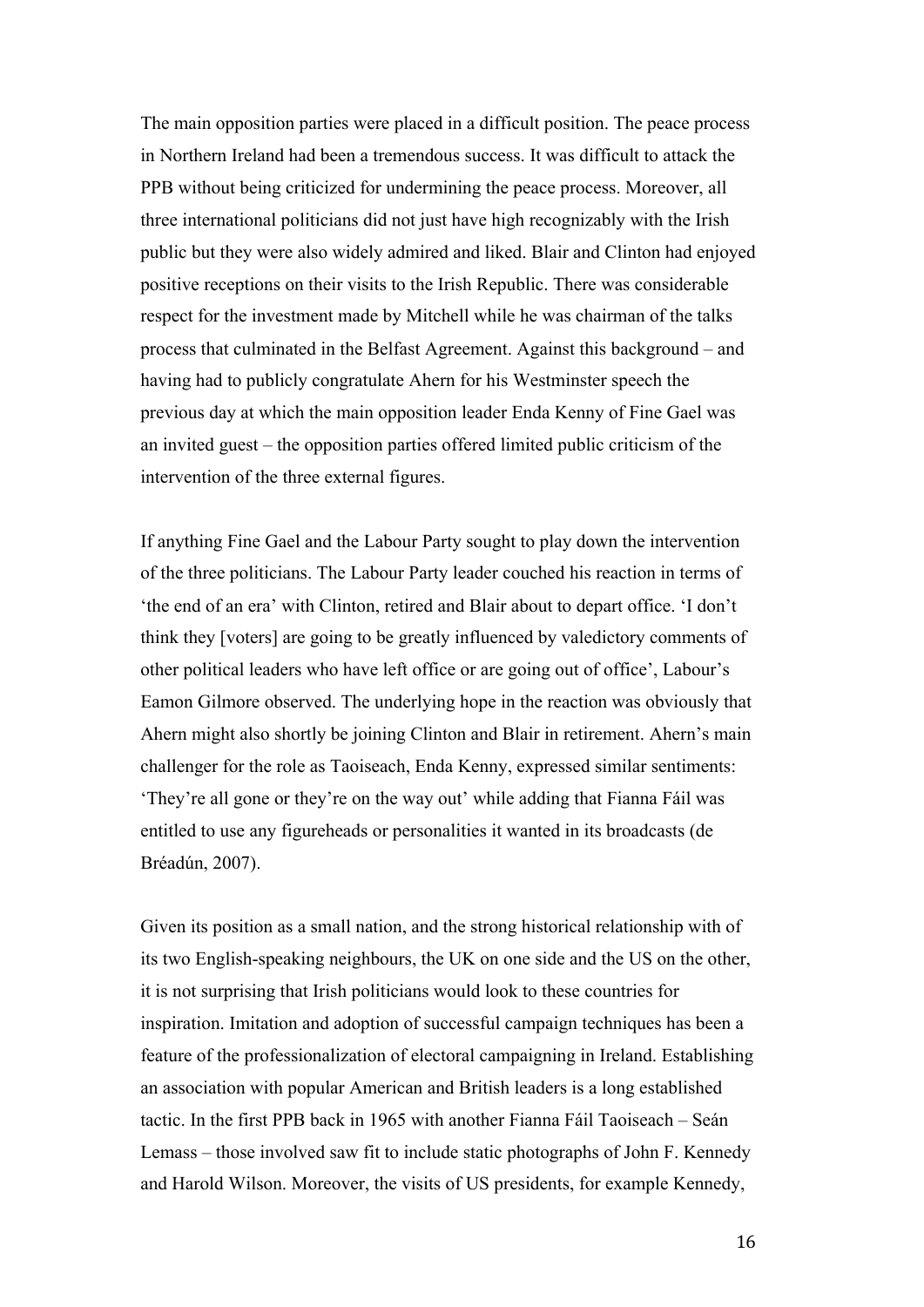Reagan and Clinton, seeking to stress their Irish roots to enhance their Irish-American vot

e back home have also been used by their local political hosts to generate positive domestic sentiment.

Irish leaders have also sought to capitalize on their political links with European figures, and in this regard prior to the 2007 general election a 'goodwill' letter from German Chancellor Angela Merkel was read out at the Fine Gael national conference. Merkel's CDU party and Fine Gael are both members of the European People's Party alliance. With a touch of irony one of Ahern's Fianna Fáil colleagues attacked the letter noting that 'The Irish people have a very deeprooted sense of not being told what to do by foreign powers'. He also claimed that the main opposition party had demonstrated 'a massive inferiority complex' by seeking and receiving endorsements from people in other countries (de Bréadún, 2007) . (REF) But exploiting established cross-national political links in a party political setting is very different from the direct electoral intervention and explicit candidate endorsement offered by Clinton, Blair and Mitchell. In a similar vein, the 1965 attempt to create 'positivity by association' by using photographic images was very different from the direct public endorsement offered by Kennedy and Wilson's successors.

In summary, this analysis of the 'peace broadcast' in the 2007 Irish general election shows a willingness to make party political broadcasts part of the campaign and to innovate with a long established format. This specific broadcast advertisement shows personalization has become central to election strategies in Ireland. Moreover, the role of 'celebrity' political endorsements, even in what was a strongly issue focused broadcast, may be worthy of further research to determine wider relevance and to identify possible trends over time in other countries. From a regulatory viewpoint, the 'peace broadcast' may point to the type of innovation in political information provision that could become increasingly a feature of election campaigns with considered and imaginative relaxation of the current restrictive regulatory regime for broadcast political advertising in Ireland.

## **References**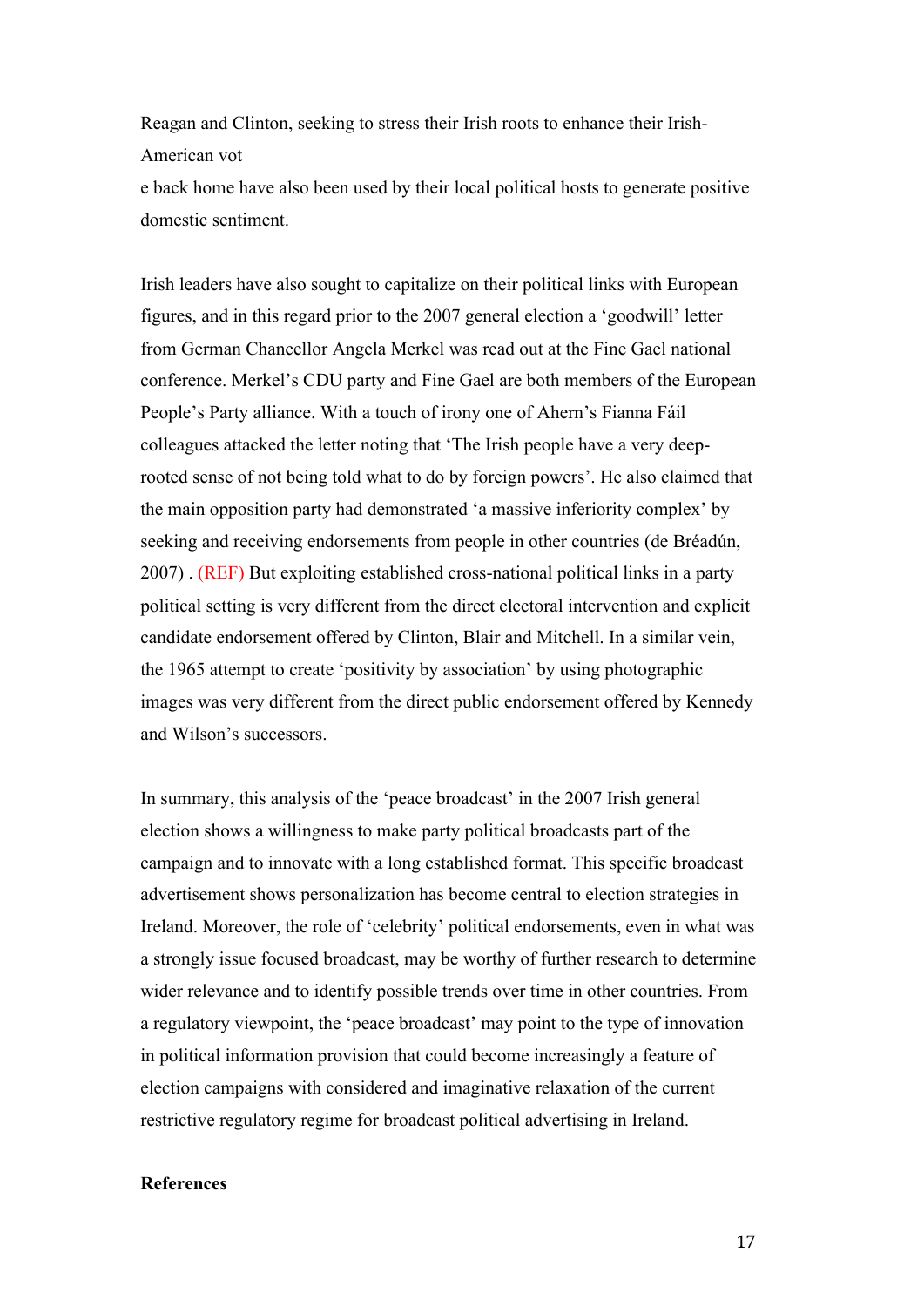Blair, T. (2010) *A Journey*, London: Hutchinson.

Brandenburg, H. & Zalinski, Z. (2008) 'The media and the campaign' in Marsh, M. & Gallagher, M. (eds), *How Ireland voted 2007*, London: Palgrave.

Broadcasting Authority of Ireland (2011) *Broadcasting code on referenda and election coverage*, Dublin: BAI.

Clinton, B. (2004) *My Life,* London: Hutchinson.

Collins, N. & Butler, P. (2008) 'Campaign strategies and political marketing' in Marsh, M. & Gallagher, M. (eds), *How Ireland voted 2007*, London: Palgrave.

de Bréadún, D. (2007) 'Parties dismiss Blair, Clinton praise for Ahern' in *Irish Times* (17 May).

Fianna Fáil (2007) *Peace Broadcast*, copy in possession of author.

Gallagher, M. & Marsh, M. (eds), (2008) *How Ireland voted 2007*. London: Palgrave.

Hodess, R., Tedesco, J. & Kaid, L. (2000) 'British party election broadcasts: a comparison of 1992 and 1997' in *Harvard International Journal of Press/Politics*, 5(4): 55–70.

Hoskins, P. (2007) 'Blair, Clinton enter fray of tense Irish election', Reuters (17 May).

Irish Film Archive (1965) *Let Lemass lead on*, Ref. AE750.

Irish Film Archive (1982) Fianna Fáil party political broadcast, Ref. AE776.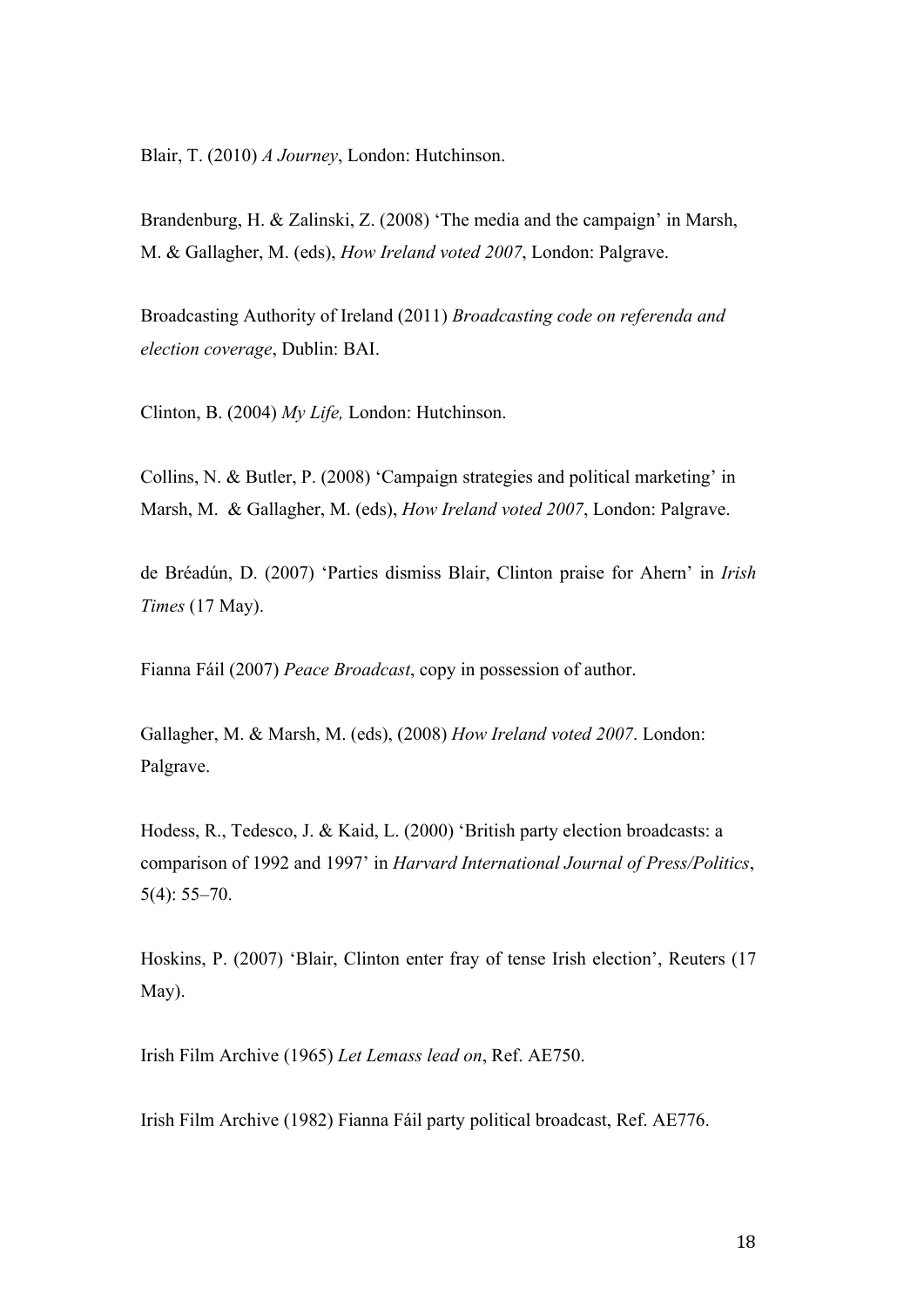Jones, C.A. (2004) 'Regulating political advertising in the EU and USA: A human rights perspective' in *Journal of Public Affairs*, 4(3): 244–55.

Kaid, L. & Holtz-Bacha, C. (eds), (1995) *Political advertising in western democracies: parties & candidates on television*, London: Sage.

Kaid, L. (2004) 'Political advertising' in Kaid, L. (ed.) *Handbook of political communication research*, New York: Lawrence Erlbaum.

Kaid, L. & Holtz-Bacha, C. (eds), (2006) *The Sage handbook of political advertising*, London: Sage.

Negrine, R. (2011) 'British election broadcasts in the 1950s' in *Media History*, 17(4): 389–403.

Oireachtas (2009) Broadcasting Act, 2009.

Pattie, C.J. & Johnston, R.J. (2002) 'Assessing the television campaign: the impact of party election broadcasts on voters' opinions in the 1997 British general election' in *Political Communication*, 19(3): 333–58.

Quinn, E. (2007) 'Ireland votes on whether to give the prime minister a third term' in *New York Times* (25 May).

Rafter, K (2009) *Political advertising: the regulatory position & the public view*, Dubiin: Broadcasting Authority of Ireland.

Rafter, K. (2010) 'Reporting the Oireachtas: Irish political and parliamentary journalism since 1922' in Manning, M. & MacCarthaigh, M. (eds), *The Houses of the Oireachtas: Parliament in Ireland*, Dublin: Institute of Public Administration.

Rafter, K. (2011) 'Hear no evil – see no evil: political advertising in Ireland' in *Journal of Public Affairs*, 11(2): 93–99.